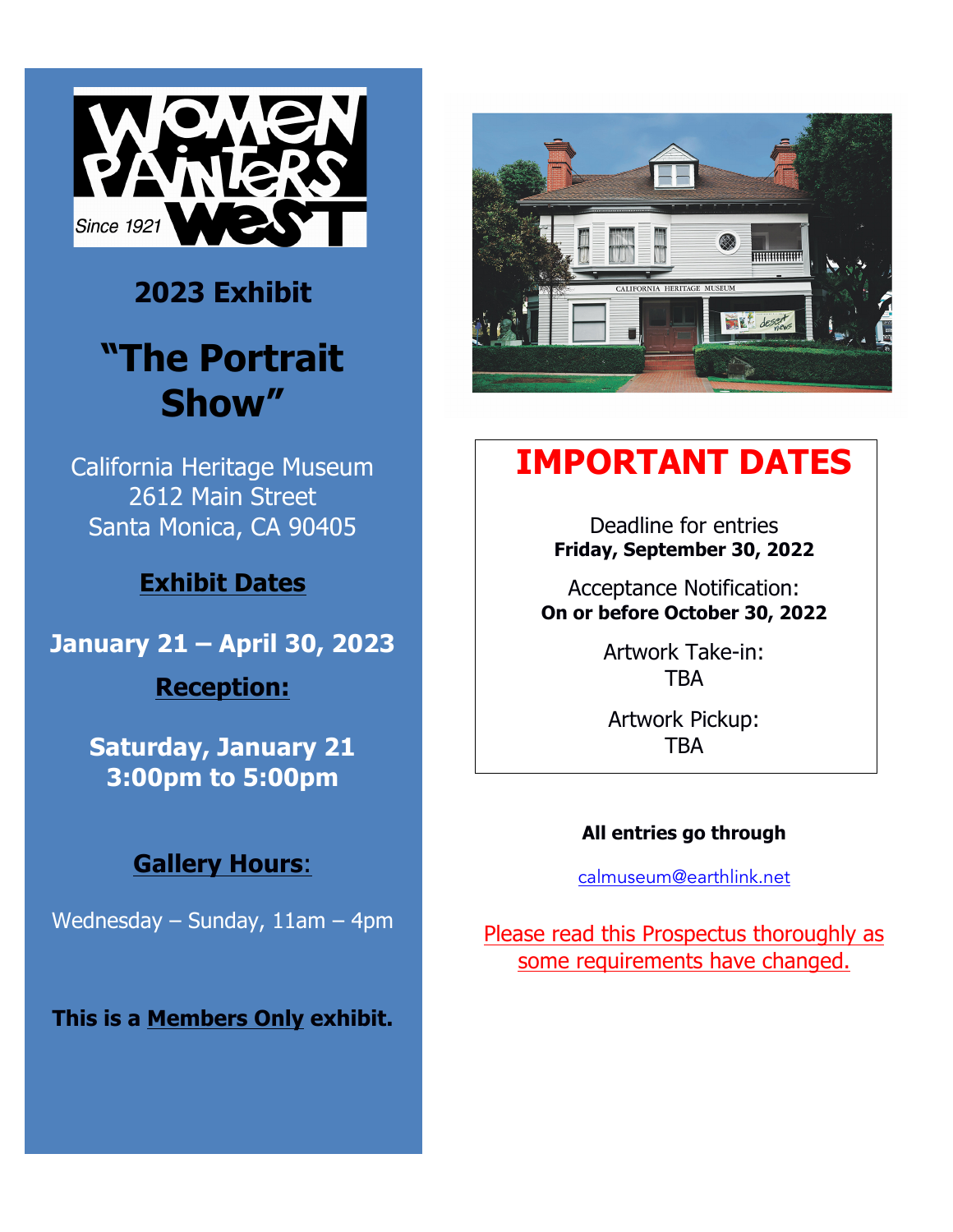### **RULES OF ENTRY REQUIREMENTS - - - PLEASE READ COMPLETELY**

#### **EXHIBIT THEME**

The theme of this show is "The Portrait Show". Artists may do any style, but it must be a portrait, humans only, no animals, no heads cut off.

#### **ELIGIBILITY**

- Work must be your own original artwork, not done under an instructor's supervision, and not exhibited in any previous WPW show. Only wall-hung pieces are accepted.
- Up to 5 images may be submitted along with application form.
- Accepted work should have the following artists information on the back of the piece: Artist name, email address, title of work, date of completion, dimensions. You may also include your website address.
- This exhibit for WPW members only.

#### **SPECIFICATIONS**

- Wiring must be in good condition and substantial enough for the weight of the artwork. Wiring must be wrapped with tape at ends. No saw-tooth hangers. All artwork should be ready to hang on the wall for the exhibition.
- All drawings, watercolors, pastels, etc. must be covered with glass or plexiglass.
- All work should be 2-dimensional in any medium.
- Canvas edges need not be painted if no frame.
- Delivered work must match the image submitted. No substitutions of accepted works will be allowed.
- All accepted work must remain in the museum for the duration of the exhibit.
- Prices may not be changed after acceptance.
- Museum will send accepted artists a Loan Form and additional information regarding sale price as well as insured price. Work does NOT have to be for sale. – NFS.

#### **SIZE RESTRICTIONS**

- **Size limit for artwork – 40"wide x 50" high**
- **Weight not to exceed 20 lb.**

#### **LIABILITY**

Artwork will be handled with reasonable care. All artwork will be insured. Accepted artists will be sent a Loan Form for sale price as well as insured price. **The California Heritage Museum** shall be responsible for loss, theft or damage of artworks while in the gallery's possession. By entering this show, artists agree to all conditions from the **CHM.**

#### **ENTRY PROCEDURE**

Artwork for consideration must be entered by **5pm Friday, September 30, 2022. The email to enter this show is:** calmuseum@earthlink.net

#### **DISCLAIMER**

Entries not meeting the criteria listed above will be disqualified.

#### **DIGITAL IMAGES OF EACH PIECE**

- Digital format: JPEG
- Entry form must be filled out in its entirety. Submitted images must not include matting or frame. Crop the photos to include only the artwork. Be sure your images are right side up.
- Before uploading your images, make sure they are smaller than 3MB, but at least 1920 pixels on the longest side at 72 ppi. Images should be in JPEG format, sRGB color space.

#### **ACCEPTED WORK**

- Email notifications of acceptance will be sent by **Sunday, October 30, 2022.** Accepted participants will be sent a loan form containing delivery dates, as well as pick up dates with a 2-3 day window for both. The price of the piece should be indicated, as well as the value of the piece for the museum's insurance policy. The loan form will be easy to understand. The 20% commission the museum takes should be included in the sale price of the artwork.
- Late admissions will not be accepted and work should be delivered by the artist or her chosen representative.
- WPW and the museum reserve the right to reproduce accepted artwork for publicity and documentation purposes.
- The artist retains all copyrights in the artwork.
- A 20% commission goes to The Museum.